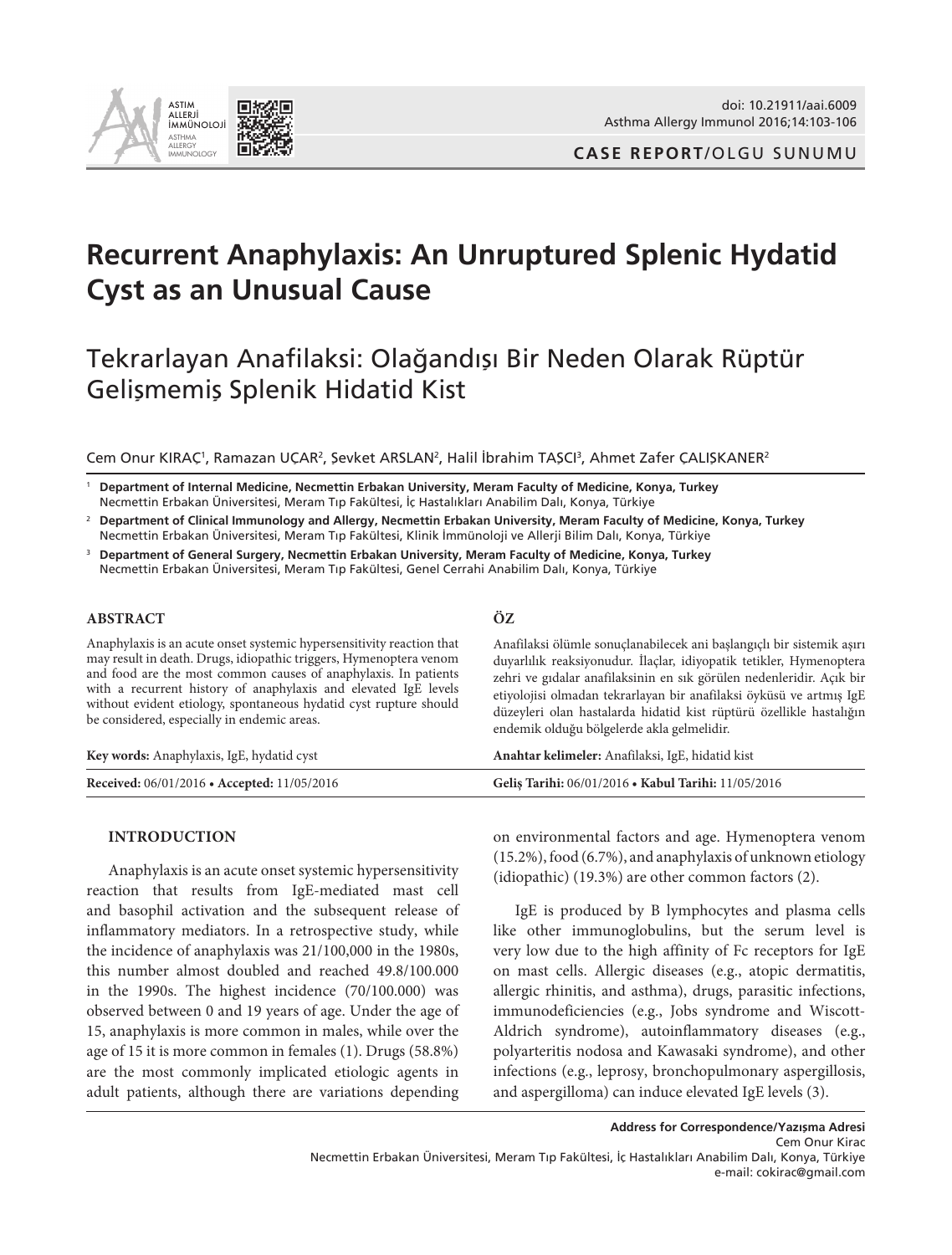Here, we present a case of recurrent idiopathic anaphylaxis with elevated IgE levels and the definitive diagnosis of the patient.

#### **Case Description**

A 28-year-old male was referred to the Allergy and Immunology outpatient clinic at the Meram Faculty of Medicine (Konya, Turkey) for etiologic investigation due to recurrent anaphylaxis episodes (three times in 5 years) and elevated serum IgE levels, with the last episode occurring 5 months prior to referral to the clinic. The patient reported widespread itching, rash, nausea, vomiting, and syncope, which required transfer to the emergency department via ambulance and hospitalization following all episodes. According to the epicrisis of the last episode, during admission the patient was unconscious, had a blood pressure of 70/30 mmHg, and was diagnosed and treated as having anaphylaxis by the emergency department doctor. The patient was monitored in the intensive care unit for 24 h. Cardiac arrest did not occur during any of the anaphylactic reactions.

Two episodes of anaphylaxis developed while the patient was asleep during the second half of the night, and the last one occurred while waiting at the bus stop. The etiology could not be identified in any of the anaphylactic reactions. In addition, the patient's serum IgE level was 3.000 IU/ml 2 weeks ago at a state hospital.

## **Etiological investigation**

The patient was working in a state hospital as a member of the data computing staff. The patient had no history of systemic disease and was not using alcohol, cigarettes, or any other drugs (including opiates) regularly or occasionally.

There were no pets in the patient's house, and the patient was unable to define any triggering factors that occurred before the attacks.

The patient was symptom free during admission to our outpatient clinic.

A physical examination revealed an approximately 5 cm palpable spleen below the ribs, and dullness was observed in Traube's space. There were no other pathological findings. All laboratory tests performed to identify the etiology of the anaphylactic reaction were normal except for an elevated IgE level (20.700 IU/ml). The patient was further evaluated in order to determine the reasons for the elevated IgE level; his medical history was not suggestive of an immunodeficiency, and anti-HIV, CMV IgM, and EBV IgM tests were negative. The patient's eosinophil count was normal, and skin prick tests with inhalant and food allergens were negative. No parasites or ova were observed in a stool examination, and paranasal CT was not compatible with fungal sinusitis. The patient's medical history and physical examination did not indicate the presence of autoinflammatory diseases.

Using abdominal ultrasonography, the long axis of the spleen was approximately 13 cm, and the position and contour of the spleen were normal. However, in the parenchyma of the spleen, there was 7x8 cm lesion that was compatible with a hydatid cyst. An indirect hemagglutination test for hydatid cysts was positive (in 1/2.560 titers, the lowest titer that can be measured). Thorax and abdominal CT examinations were performed in order to investigate other potentially affected tissues. An abdominal CT showed an 84x83 mm calcified cystic lesion in the splenic parenchyma (Figure 1). However, no other lesions were observed outside of the spleen. The etiology of anaphylaxis was attributed to the hydatid cyst and a splenectomy was planned following consultations with general surgery and interventional radiology staff.



**Figure 1.** Calcified cystic lesion (84x83 mm) in the splenic parenchyma in abdominal CT.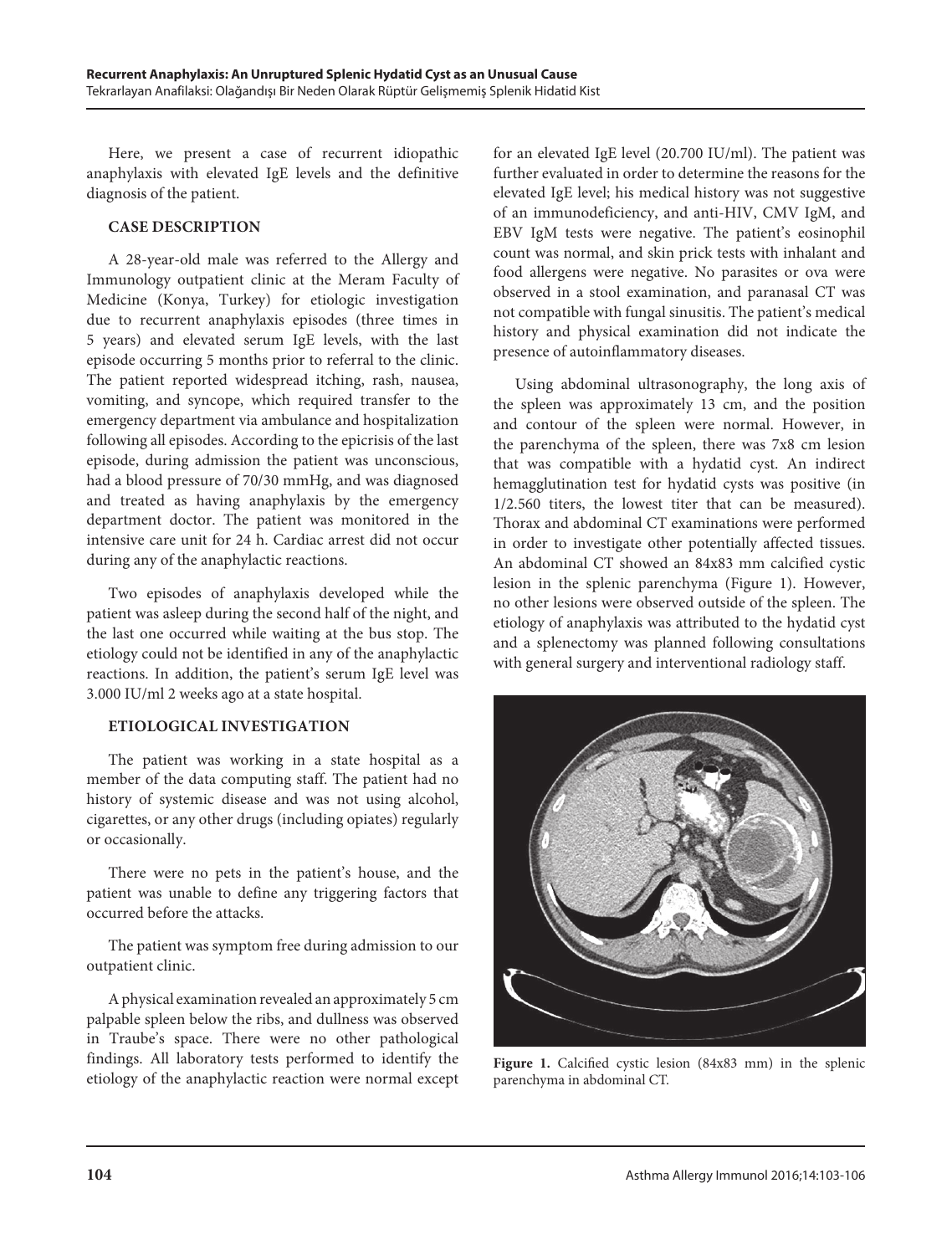## **Operation**

Laparotomy was selected as the surgical technique to perform a total splenectomy due to the patient's history of recurrent anaphylaxis, difficult location and extension of the hydatid cyst (posteromedial part, covering 60% of the spleen), and the active infection risk of the cyst. Prophylactic methylprednisolone (80 mg, IV; 1 mg/kg) and antihistamines were administered to the patient before the operation. During the operation, a scolocidal injection was not administered due to the risk of cyst material leaking into the peritoneal cavity. The anesthesia team was advised to closely monitor the patient's vital signs during removal of the spleen from the abdominal cavity. There were no complications during or after the operation. Albendazole treatment was started after surgery, and on day 4 postsurgery, the patient's serum level of IgE had decreased (11.100 IU/ml). After 3 months of surgery, the IgE level decreased to 1.050 IU/ml.

## **Gross pathology and histopathology**

The dimensions of the spleen were 18x11x9 cm. The integrity of the splenic capsule was disrupted, and there was an off-white/yellow-colored cystic lesion that measured 7x6x6 cm (Figure 2). By microscopy, a calcified cystic lesion with a germinal membrane and cuticle was observed in the splenic parenchyma, and numerous scolexes were present in the cyst.



#### **Discussion**

Hydatid disease is a parasitic infection caused by *Echinococcus granulosus* that primarily involves the liver (50-77%) and lungs (18-35%), but is rarely observed in other organs, including the spleen (0.5-6%). Splenic involvement is rare due to the life cycle of the parasite. Orally ingested parasite eggs reach the portal system through the intestinal wall. Most of the eggs settle in the liver (50-70%), while others travel to the lungs through the liver sinusoids (20-30%). If the eggs do not settle in these two organs and proceed to the systemic circulation, spleen involvement may occur. In patients with portal hypertension, retrograde transportation to the spleen may occur through the hepatic portal system. Rarely, the spleen may become affected following the rupture of hydatid cysts in the liver (4,5).

Livestock are the most important risk factor for *E. granulosus* infection (6). However, contact with animals is not necessary for transmission. Ingestion of water and/or food contaminated with feces infected with *E. granulosus* larvae and contamination with infected soil are other ways to contract the illness. In the current patient, there was no history of animal contamination.

A hydatid cyst is usually asymptomatic, and is often diagnosed during imaging performed for other reasons. Symptoms may occur due to compression of an adjacent organ or complications (7). Possible complications include a secondary infection of the cyst, intraperitoneal rupture (especially subcapsular cysts), and anaphylactic shock (8,9). As was the case in this particular patient, anaphylaxis may be the only symptom of hydatid cysts (10).

The most common causes of anaphylaxis are drugs in adults and foods in children. Furthermore, many other etiologic factors of anaphylaxis, including hydatid cysts, have been reported. A hydatid cyst can rupture due to trauma or it can occur spontaneously. However, anaphylaxis has been reported due to unruptured hydatid cysts. In the autopsies of two severe anaphylactic reactions, unruptured cysts and cyst contents were detected in the systemic circulation (11,12). In a previous case report, a liver hydatid cyst induced recurrent attacks of anaphylaxis, and these attacks continued due to inadequate treatment of the cyst (13).

The relationship between IgE levels and a hydatid cyst Figure 2. Off-white/yellow-colored cystic lesion in the spleen. is thought to be more pronounced in patients that exhibit